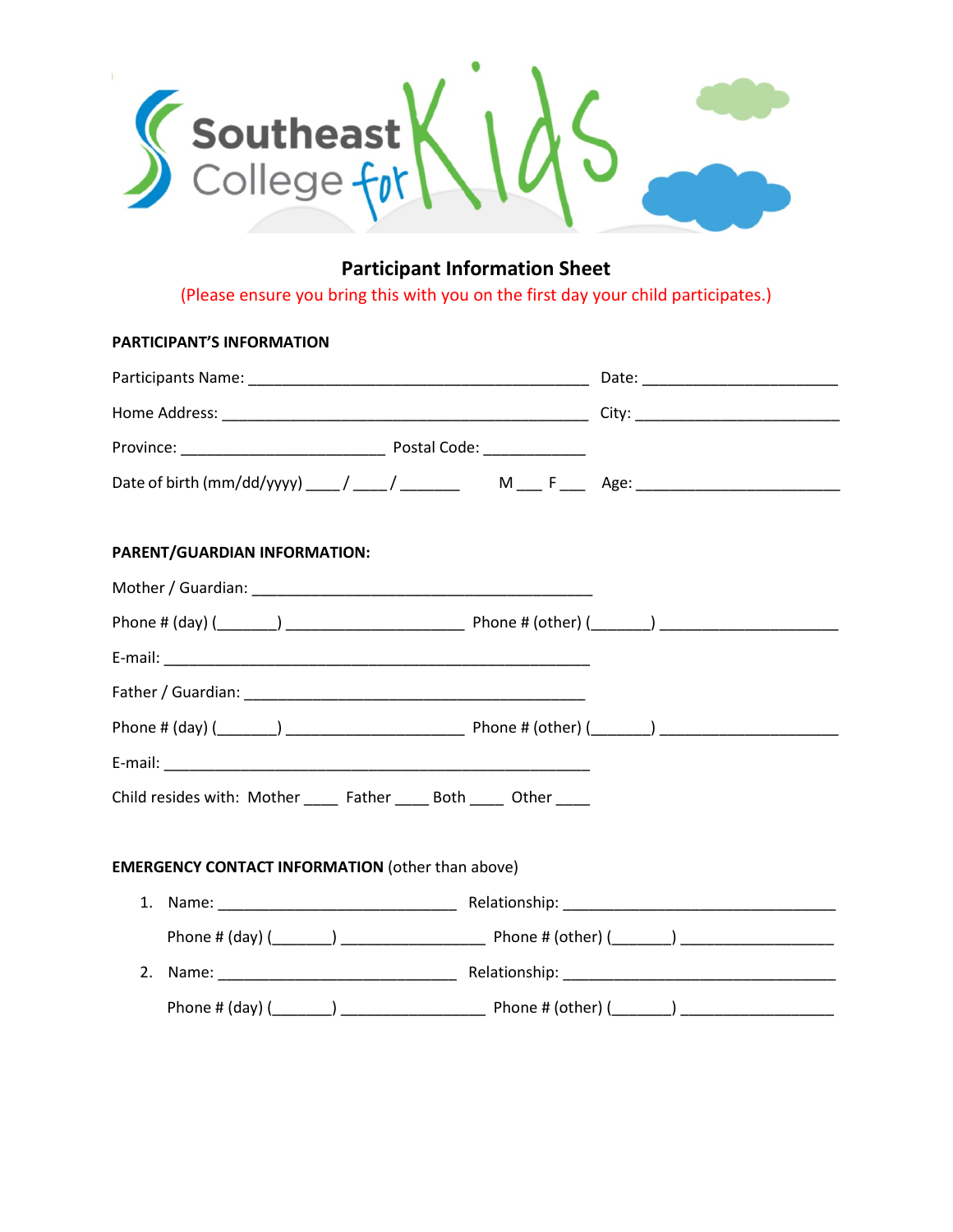## **MEDICAL INFORMATION**

Saskatchewan Health Card # \_\_\_\_\_\_\_\_\_\_\_\_\_\_\_\_\_\_\_\_\_\_\_\_\_\_\_\_\_\_\_\_

Does your child: (if yes please explain)

- 1. have any medical conditions, including allergies?
- 2. take any medication (include type, dosage, times of self-medication)?
- 3. have any allergies (include those to food, medication and environment)? (Please note that the Southeast College Campus is **NOT** a nut free zone.)
- 4. have any limitations as a result of the above that would mean the child could not participate in activities?

\_\_\_\_\_\_\_\_\_\_\_\_\_\_\_\_\_\_\_\_\_\_\_\_\_\_\_\_\_\_\_\_\_\_\_\_\_\_\_\_\_\_\_\_\_\_\_\_\_\_\_\_\_\_\_\_\_\_\_\_\_\_\_\_\_\_\_\_\_\_\_\_\_\_\_\_\_\_

\_\_\_\_\_\_\_\_\_\_\_\_\_\_\_\_\_\_\_\_\_\_\_\_\_\_\_\_\_\_\_\_\_\_\_\_\_\_\_\_\_\_\_\_\_\_\_\_\_\_\_\_\_\_\_\_\_\_\_\_\_\_\_\_\_\_\_\_\_\_\_\_\_\_\_\_\_\_

\_\_\_\_\_\_\_\_\_\_\_\_\_\_\_\_\_\_\_\_\_\_\_\_\_\_\_\_\_\_\_\_\_\_\_\_\_\_\_\_\_\_\_\_\_\_\_\_\_\_\_\_\_\_\_\_\_\_\_\_\_\_\_\_\_\_\_\_\_\_\_\_\_\_\_\_\_\_

\_\_\_\_\_\_\_\_\_\_\_\_\_\_\_\_\_\_\_\_\_\_\_\_\_\_\_\_\_\_\_\_\_\_\_\_\_\_\_\_\_\_\_\_\_\_\_\_\_\_\_\_\_\_\_\_\_\_\_\_\_\_\_\_\_\_\_\_\_\_\_\_\_\_\_\_\_\_

\_\_\_\_\_\_\_\_\_\_\_\_\_\_\_\_\_\_\_\_\_\_\_\_\_\_\_\_\_\_\_\_\_\_\_\_\_\_\_\_\_\_\_\_\_\_\_\_\_\_\_\_\_\_\_\_\_\_\_\_\_\_\_\_\_\_\_\_\_\_\_\_\_\_\_\_\_\_

\_\_\_\_\_\_\_\_\_\_\_\_\_\_\_\_\_\_\_\_\_\_\_\_\_\_\_\_\_\_\_\_\_\_\_\_\_\_\_\_\_\_\_\_\_\_\_\_\_\_\_\_\_\_\_\_\_\_\_\_\_\_\_\_\_\_\_\_\_\_\_\_\_\_\_\_\_\_

- 5. have any special needs or fears that the leaders should be aware of?
- 6. Please list any other comments or concerns that you may have.

#### **DROP OFF AND PICK UP REGULATIONS**

Children can be dropped off between 8:00 and 8:30. You will not be able to drop off earlier as the Campus is not staffed prior to 8:00. Pickup is between 4:00 and 4:15. Please do not be late as the Campus closes at 4:30 p.m. sharp. A sign-in and sign-out policy will be strictly adhered to, therefore, an authorized person will be required to come into the Campus at the beginning and end of the day.

Please complete the Sign-out Authorization on the next page.